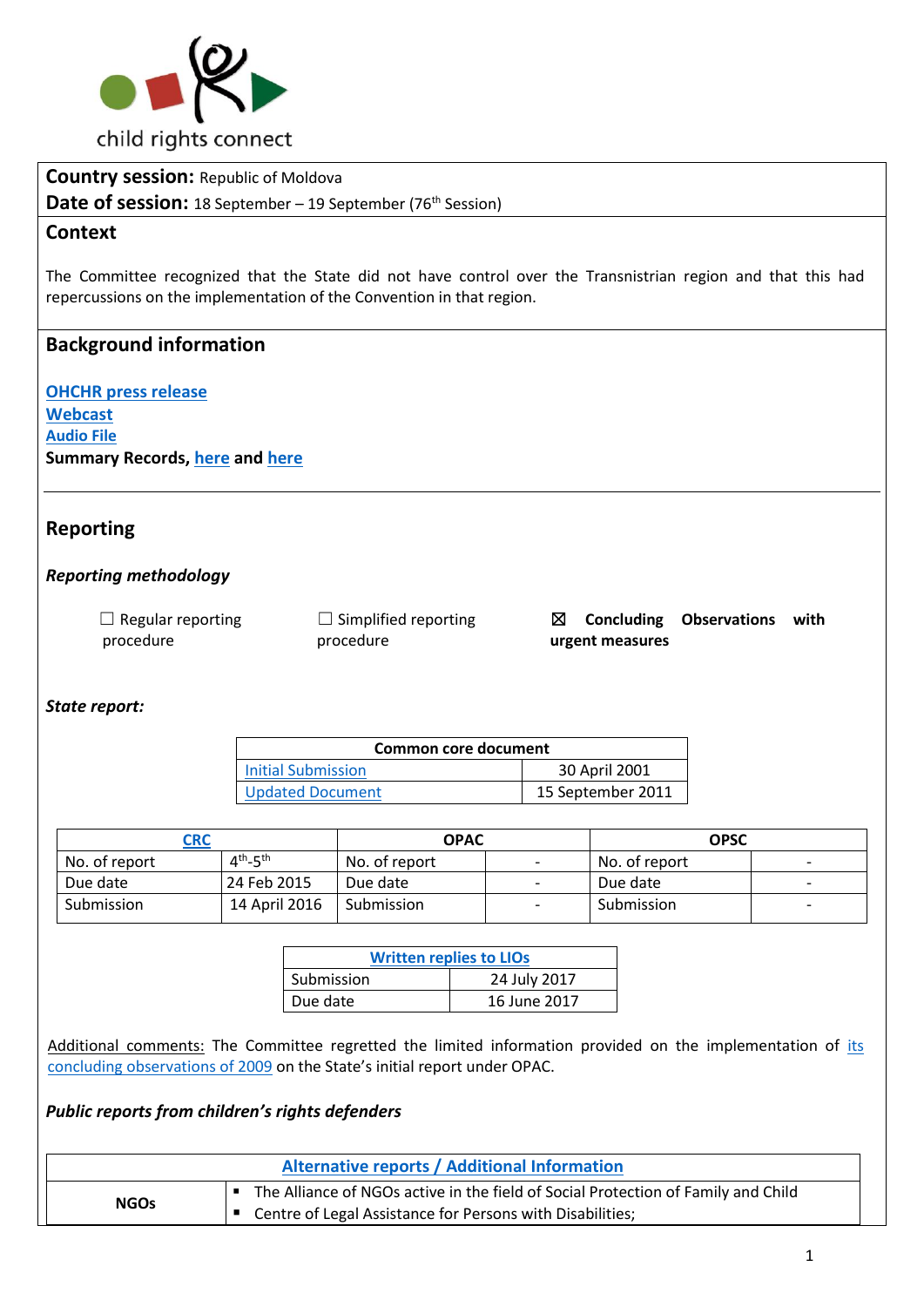

|                                                                 | • Child Rights Information Center Moldova (CRIC);<br>• APSCF-The Alliance of active NGOs in the field of Social Protection of Family and Child |
|-----------------------------------------------------------------|------------------------------------------------------------------------------------------------------------------------------------------------|
| <b>NHRIS</b>                                                    | • The People's Advocate Ombudsman                                                                                                              |
| <b>Other Stakeholders</b><br>• Thomas Hammarberg, Senior Expert |                                                                                                                                                |
|                                                                 | OHCHR and UNDP                                                                                                                                 |

# **State delegation**

Large high level and multisectoral delegation led by Mrs. Stela Grigoras, Minister of Health, Labour and Social Protection. She was supported by a delegation consisting of the Ambassador and Permanent Representative of the Republic of Moldova to the UN Office and other IO in Geneva; representatives of the Minster of Health, Labour and Social Protection, including the Department for Policies on the Protection of Family and Child's Rights and the Department for Primary, Emergency and Community Care; the Ministry of Education, Culture and Research; the Ministry of Internal Affairs; and the Permanent Mission of the Republic of Moldova to the UNOG and other IOs.

See the list of State delegation representative[s here.](http://tbinternet.ohchr.org/_layouts/treatybodyexternal/Download.aspx?symbolno=INT%2fCRC%2fLOP%2fMDA%2f28921&Lang=en)

# **Committee's Task Force members**

| Name & Last Name | Country                   |
|------------------|---------------------------|
| Mr. Gehad MADI   | Egypt                     |
| Ms. Olga KHAZOVA | <b>Russian Federation</b> |

# **Dialogue description**

### i. Character of the dialogue

The Committee found the dialogue open and honest. The answers of the State to the Committee's questions were technical and focused mainly on law development and program implementation.

### ii. General assessment made by the Committee

The Committee acknowledged with appreciation the numerous efforts made by the State in realizing children's rights and noted that there appeared to be a political will to improve the situation for children in the country, despite many difficulties. However, the Committee remained concerned about numerous issues. In particular, the Committee stressed the great need to intensify and expand efforts to combat the high child poverty and widespread corruption. It also highlighted the crucial importance of children's participation and urged the State to draw serious attention to this issue, or otherwise the principle of the best interest of the child could not be complied with.

- iii. Main issues discussed:
- **Violence and abuse against children:** The Committee was highly concerned about the prevalence of violence against children, particularly sexual violence and corporal punishment, both at home and in school. Committee members inquired what the State was doing to identify possible child victims of violence; if officials were trained to support and assist victims in a proper fashion; how these cases were being investigated; if a child could complain about violence without fearing being subjected to reprisals or re-victimization; and what was being done to combat harmful gender stereotypes and attitudes, which primarily affect girls. In its reply, the delegation held that various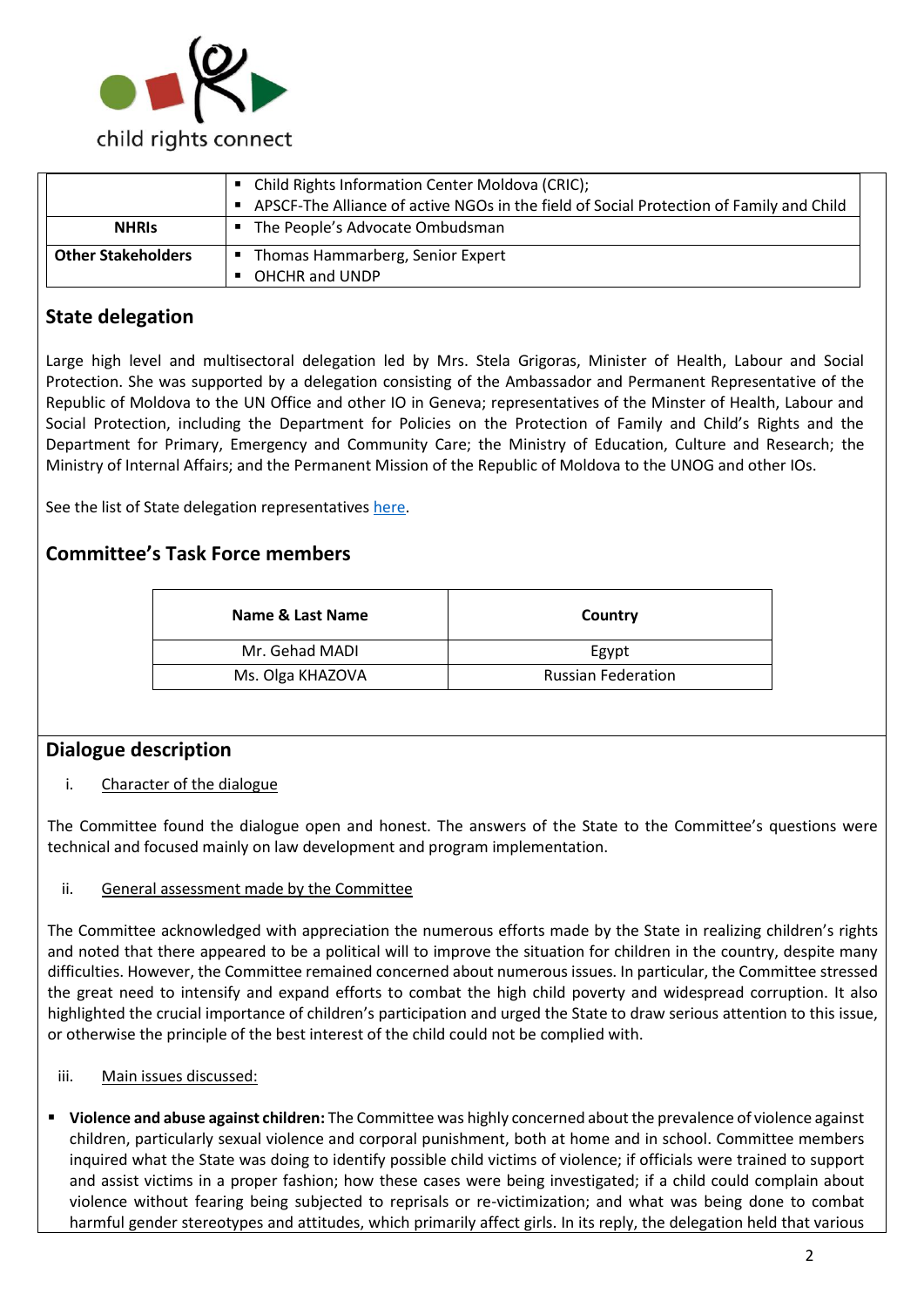

Governmental sectors worked together when a child was at risk of being subjected to violence and that internal procedures on how to interact and work with the child were in place within these sectors. The domestic legislative framework further provided for specifications on how children freely could report abuse. Massive awareness campaigns had been carried out to eliminate corporal punishment in all settings, and the police regularly organized informative events and courses for children on violence against, and among, children.

- **Discrimination:** The Committee expressed serious concerns about the persevering culture of discrimination within the Moldovan society, particularly of marginalized children including Roma, migrant and refugee children. Committee members inquired information about measures taken to effectively address this. The delegation replied that a newly approved law on social housing payed attention to the need of persons from a socially vulnerable viewpoint. Housing was thus pre-assigned to children requiring social protection, such as Roma children. The delegation also said that community mediators for Roma persons had been established, which as of this year would be funded by the Government. As regards migrant and refugee children, including those in irregular situations, the delegation explained that the legislative framework provided for the integrations of foreigners, and that guardianship authorities offered services which meet the specific needs of children, e.g. by providing training for relevant personnel. There was also a plan for integration which encompassed access to education and health care.
- **Children, particularly children with disabilities, deprived of family environment:** The Committee noted with concern the high rate of children who were separated from their families and inquired more information about this. Committee members also asked whether the State was foreseeing deinstitutionalization of children, specifically of children with disabilities. The delegation replied that community social workers assessed the specific circumstances and needs of every child and that the final decision to remove a child was made by Gate Keeping Commissions, who had been established and functioned as support to local authorities in providing family-based care services. The delegation clarified that it was strictly prohibited to deprive children of their family environment solely due to reasons of poverty, although this is a factor which could be taken into account. Furthermore, the delegation explained that assessments had been carried out in relation to every single institutionalized child and that the process of deinstitutionalization was well underway. Some children had already been reintegrated with their families, and others would be moved from larger institutions to small, community based houses. There were also ongoing projects to form the national policy to enhance the foster care system, including specialized foster care for children with severe disabilities.
- **Child Trafficking:** The Committee was very concerned about the fact that Moldova remained a country of origin for trafficking of persons, including children, for purposes of sexual and labour exploitation. Committee members were worried about the lack of adequate rehabilitation services for victims and the lack of successful convictions of alleged perpetrators, often as a result of corruption within or among institutions. The delegation replied that a law on the rehabilitation of victims of trafficking had been adopted in 2016 and that amendments had been made to the domestic criminal code, whereby the definition of child labour and sexual exploitation and abuse had been clarified. The delegation also explained that State budgeted crisis centres for victims had been established.

**\_\_\_\_\_\_\_\_\_\_\_\_\_\_\_\_\_\_\_\_\_\_\_\_\_\_\_\_\_\_\_\_\_\_\_\_\_\_\_\_\_\_\_\_\_\_\_\_\_\_\_\_\_\_\_\_\_\_\_\_\_\_\_\_\_\_\_\_\_\_\_\_\_\_\_\_\_\_\_\_\_\_\_\_\_\_\_\_\_\_\_\_\_\_\_\_\_\_\_\_\_\_\_\_\_\_\_\_\_\_\_\_\_\_\_\_\_\_\_\_\_\_\_\_\_\_\_\_\_\_\_\_\_\_\_\_\_\_\_\_\_\_\_\_\_\_\_\_\_\_\_\_\_**

# **Recommendations of the Committee**

In it[s Concluding Observations,](http://tbinternet.ohchr.org/_layouts/treatybodyexternal/Download.aspx?symbolno=CRC%2fMDA%2fCO%2f4-5&Lang=en) the Committee drew attention to the need of **urgent measures** concerning the following 6 areas:

▪ **Abuse and Neglect**: The Committee recommended the State to ensure implementation of Law No. 45/2007 on Preventing and Combating Domestic Violence and the National Child Protection Strategy as well as of the intersectoral mechanism of cooperation. Furthermore, the State should take measures to ensure that reporting of cases of abuse and neglect is obligatory for everyone who works with children, and continue to carry out trainings. The number of centres for child victims should be increased, including in rural areas, and children's physical and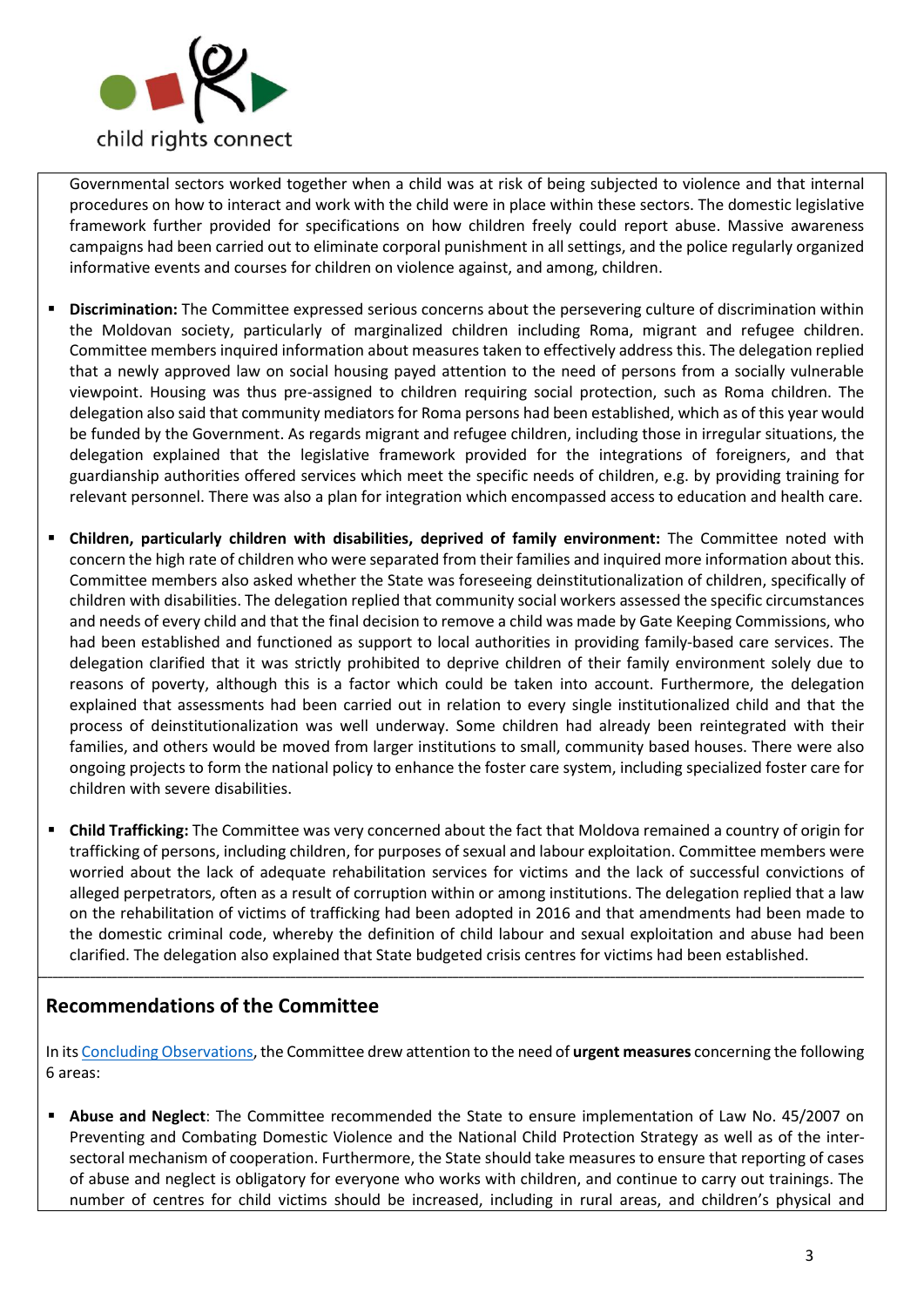

psychological rehabilitation should be facilitated. The State should also strengthen education programmes and awareness-raising campaigns, which should include marginalized families.

- **Sexual exploitation and abuse**: The Committee urged the State party to establish mechanisms, procedures and guidelines to ensure mandatory reporting of sexual abuse and exploitation. There should be effective reporting channels, and awareness-raising and education programmes should be conducted. Professionals working with children should undertake training on how to prevent and monitor domestic violence, and on how to receive and investigate complaints in a child and gender sensitive manner. The State should also ensure the development of programmes and policies for the prevention, recovery and reintegration of the child victim.
- **Children deprived of a family environment**: The Committee commended the deinstitutionalization reform in the country and recommended the State to continue supporting and facilitating family-based care services, including by supporting families in situations of poverty by financial means. It should also strengthen prevention services, including by enhancing parental skills and by conducting psychosocial interventions to address alcoholism within the family. Alternative care services such as foster family placement and family-type homes should be expended in all regions, and the number of social workers who identify children at risk and link these children with child protection mechanisms, should be increased. The State should also take urgent measures to ensure that living conditions for children in prison with their mothers are adequate.
- **Children with disabilities**: The Committee recommended the State to enhance its efforts to implement the legislative framework and policies relating to the protection of the rights of children with disabilities, who should be fully integrated into all areas of social life. To this aim, the State should increase access to inclusive education, step-up efforts to adapt school activities and ensure accessible transportation. It should also continue its efforts to deinstitutionalize children with disabilities, strengthen support to families in all areas, establish a strategy on early childhood development and disability prevention, and undertake awareness-campaigns, with a view to combat the stigmatization of children with disabilities.
- **E** Sale, trafficking and abduction: The Committee urged the State to continue the implementation of necessary measures in law and policy to eliminate all forms of child trafficking and to step-up investigations, prosecutions and convictions of perpetrators, including complicit State officials. Anti-corruption measures should be comprehensive and strengthened. The State should also increase training for judges, prosecutors, law enforcement officials and diplomatic personnel. Furthermore, victims and witnesses should be granted protection, efforts should be strengthened to identify victims and potential victims, and policies and programmes for the prevention, recovery and social reintegration of child victims should be effectively implemented.
- **Administration of juvenile justice**: The Committee urged the State to adopt and implement comprehensive juvenile justice legislation for all children and to establish specialized juvenile courts. The State should ensure in law and practice that hearings involving child defendants protect the privacy of children. Moreover, child friendly interviewing standards should be developed, the regulation on the organization and operation of the support centre for child victims and witnesses should be expedited, and qualified and independent legal representation should be provided to the child throughout the legal proceedings. In addition, the State should promote measures for dealing with children in conflict with the law without resorting to judicial proceedings, use alternative measures at sentencing whenever possible, and ensure that detention is used only as a last resort and for the shortest possible period of time. The State should ensure that incarcerated children are kept separated from adults, that detention conditions comply with international standards, and that monitoring of detention sites are conducted. Finally, the State should enhance re-integration, rehabilitation and vocational programmes.

# **Sustainable Development Goals**

Throughout its Concluding Observations, the Committee referred to the following targets: